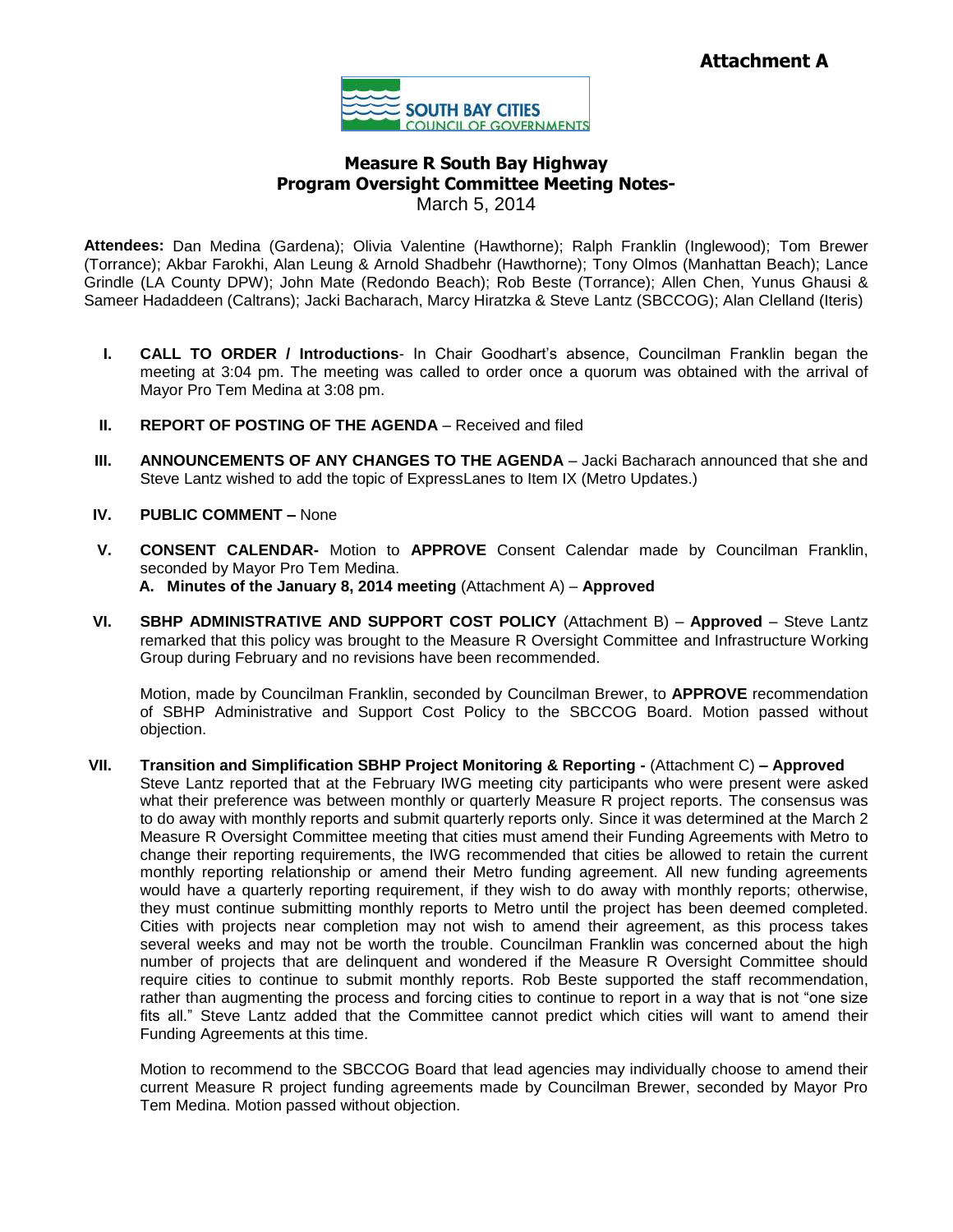### **VIII. Hawthorne Blvd. Cost Increase- Request for Additional Funds –** (Attachment D) **– Approved**

Arnold Shadbehr made a formal request to the Committee for an additional \$2,184,467 to offset the shortfall of \$1,634,467 that the City of Hawthorne recently experienced after receiving bids for its Measure R project on Hawthorne Blvd. (MR312.44.) The original construction cost was estimated more than two years ago. Several factors (design changes, concrete and asphalt cost increases, parking loss during construction, dumping fees, labor cost increases) caused the shortfall. The shortfall occurred despite the fact that the City put its own funds into the project in addition to previously committed Measure R funds, and a MTA Call for Projects grant

Rob Beste said that this will most likely happen to other cities' projects, and the SBCCOG should not encourage cities to include a lot of contingency in their estimate, because doing so will decrease the opportunities for other Measure R projects to be funded in the year they are ready to proceed. Jacki Bacharach suggested that the City's bid list be made public to the IWG, as a cautionary example, and the City agreed. Steve Lantz said that when a city discovers the need for a cost increase, the additional funds can only be awarded to the city if it can be proven that the shortfall was through no fault of the city's. Councilman Franklin pointed out there was a difference of \$550,000 between the amount being requested of the SBCCOG and the shortfall amount. He commented that, should motion be passed at this meeting to recommend approval to the SBCCOG Board, the SBCCOG receive a second letter from the City to explain the extra amount. The City agreed.

Motion to recommend to the SBCCOG Board that the City of Hawthorne receive an additional \$2,184,467.00 from SBHP funds for Measure R Project MR312.44 made by Councilman Brewer, seconded by Mayor Pro Tem Medina. Motion passed without objection.

### **IX. METRO UPDATES –** Metro staff

- **A. South Bay Mobility Matrix - Next Steps for potential Metro sales tax –** Received & filed Steve Lantz said that a master list is being compiled of all the sub**-**regions' priority project lists. This initiative will require SBCCOG to develop a list beyond its Measure R SBHP project list including active transportation, bikeway, pedestrian, and complete streets projects. Metro staff will bring a countywide list to the Metro Board in Fall 2015.
- **B. SBCCOG/Metro I-**405 I-105 Operational Improvements Study (I-110 to LAX) Update Received & filed Steve Lantz is reviewing a draft consultant scope of work for the Metro Study to ensure that it addresses the Mobility Matrix requirements.
- **C.** This item was added to the agenda. Jacki Bacharach and Steve Lantz met with Metro to discuss the future of the ExpressLanes pilot program that ended in February. They distributed copies of a map that captures a 3-mile radius around the sections of the I-110 and I-10 that have ExpressLanes on them. Within the limits of this map, Metro will create a Call for Projects application process to determine how surplus revenues generated during the pilot program will fund projects that benefit the ExpressLanes, The I-110 corridor will receive 60% of the funds generated from the I-110/I-10 ExpressLanes. For this call, Metro will also consider projects with regional significance that fall outside the 3-mile limit. Regional significance will be considered if a project has multiple applicants. A local match is preferred but not required. Currently, there is no maximum amount on any one project. The SBCCOG will be represented on the project selection committee and will not be a co-applicant in a city project application, On April 3 Metro is holding an ExpressLane project proposal workshop at the SBCCOG office.

## **X. Project Spotlight –**Caltrans Corridor Management Studies – Received & filed – (Attachment E)

Allen Chen described the three different intelligent transportation system studies that Caltrans is undertaking in the South Bay. Caltrans has defined the work (adapted traffic signal system, system detection, posting traveler time information on *arterials* to let drivers choose in real time to use or avoid the freeways or arterials). The analysis will be performed on PCH, Hawthorne, and Western. Caltrans also has hired a consultant to develop operational improvement concepts on the I-105 corridor. The agency plans to address the I-405 corridor in the future. Mr. Chen emphasized that although Caltrans is asking for cities' feedback and participation in its endeavors, Caltrans is not trying to take over cities' traffic systems. Steve Lantz reminded cities that they must engage with Caltrans in order for Caltrans' Dynamic Corridor Congestion Management Program to move forward. All Caltrans traffic information is free for city systems. Mr. Chen reported that he had made a request with the ExpressLanes team at Metro to see if he could procure data that would help Caltrans efforts. However, the pilot program's data is not to be shared at this time, and the system is closed to outside agencies. Metro may reconsider in